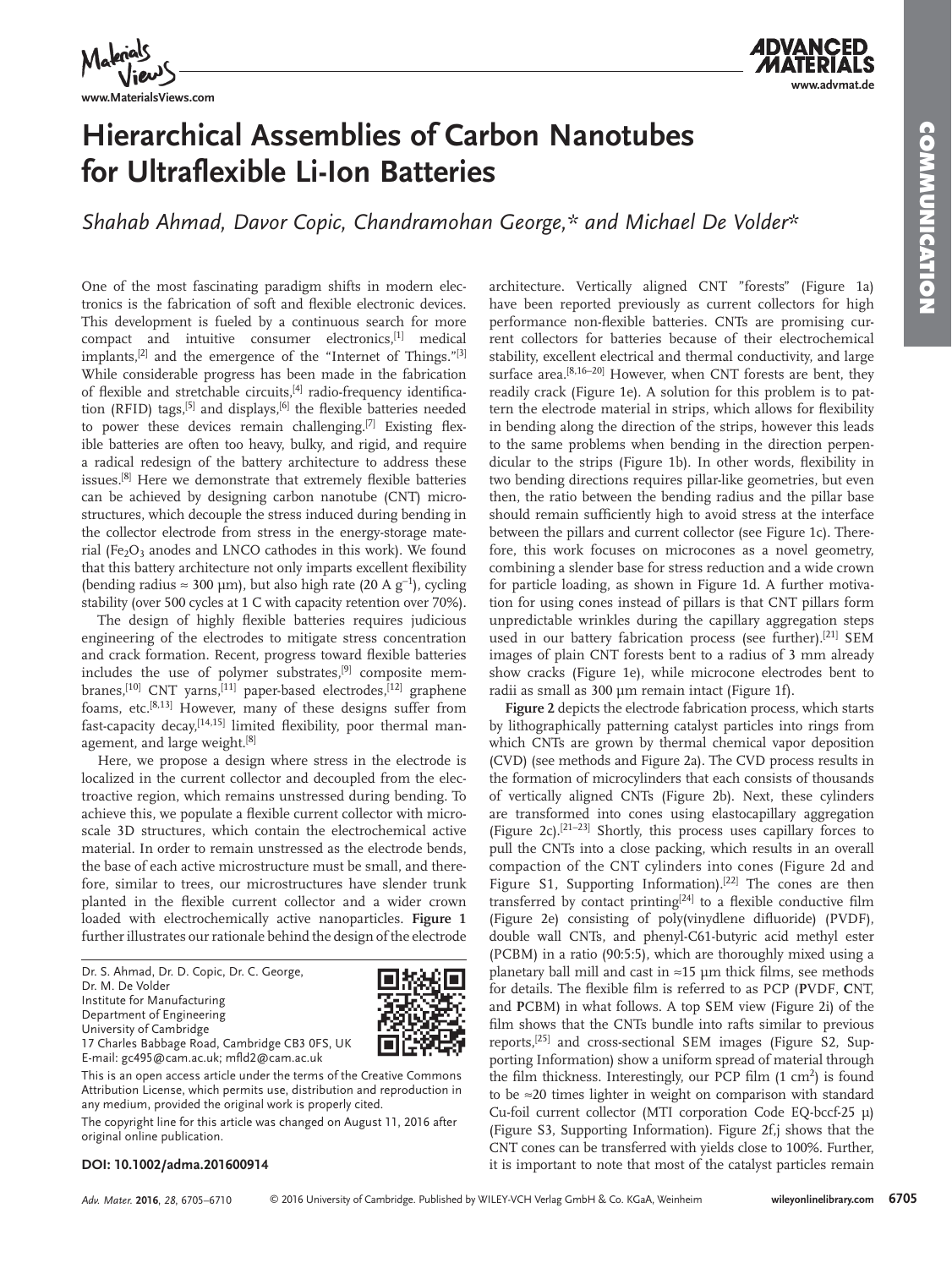**www.advmat.de**



Figure 1. Electrode architectures (top) and their deformation when bent (bottom). a) Unpatterned CNT forest on flat (top) and bent (bottom) substrate. b) CNT forests patterned in strips on flat (top) and bent (bottom) substrate. c) CNT forests patterned in cylinders on flat (top) and bent (bottom) substrate. d) CNT cones on flat and bent substrate. e) Scanning electronic microscopy (SEM) image showing cracks in a CNT forest bent to a radius of 3 mm. Scale bar: 40 µm. f) SEM image of a bent CNT cone electrode. Scale bar: 400 µm. Inset shows the magnified-view SEM image. Scale bar: 100 µm.

attached to the silicon substrate after the CNT transfer printing process, and therefore the Si-substrate can be recycled to synthesize new CNT cones. With our current process the catalyst can be regrown about four times before losing its activity.<sup>[26]</sup>

Finally, the electrodes are decorated with  $Fe<sub>2</sub>O<sub>3</sub>$  nanocrystals  $\approx$  10 nm diameter, Figure 2g, and Figure S5, Supporting Information) by drop-casting a carefully weighed hexane–Fe $_2$ O<sub>3</sub> suspension. The iron oxide nanocrystals are synthesized by a colloidal method, which involves decomposing iron pentacarbonyl in octadecene in the presence of oleylamine (see methods and Supporting Information).<sup>[27]</sup> Iron oxide is chosen as the anode material because of its high theoretical capacity (≈1000 mA h g<sup>-1</sup>), low cost, environmental friendliness, and abundancy.<sup>[28,29]</sup> In addition, the conversion reactions that take place between  $Fe<sub>2</sub>O<sub>3</sub>$  and Li ions during charge/discharge cycles require good electrical contact, which is provided by our unique CNT microcone architecture. SEM images of transferred cones on PCP film, loaded with  $Fe<sub>2</sub>O<sub>3</sub>$  nanoparticles (≈0.5–1 mg) are shown in Figure 2k,l and Figure S4 of the Supporting Information.

 The electrodes are packaged, using both standard coin-cells (2032) with Li metal (see methods) and flexible laminated packages using cathodes made using the same CNT cones but decorated using commercial, lithium nickel cobalt oxide powder (LNCO) (Sigma–Aldrich 760986) because Li metal has limited flexibility.<sup>[8]</sup> In a first series of tests we use the coin cells to compare our hierarchical microcones decorated with  $Fe<sub>2</sub>O<sub>3</sub>$  to conventional flexible electrodes fabricated by mixing the same Fe<sub>2</sub>O<sub>3</sub> nanoparticles with the CNT based PCP film. **Figure 3**a shows that the charge/discharge curves of both electrodes have

a sloping plateau at  $\approx$  1.8 V corresponding to the first-step lithiation of Fe<sub>2</sub>O<sub>3</sub>. This becomes more defined at ≈1.2 V with the onset of conversion reaction and at voltages below 1.0 V, the sharp increase of current can be attributed to a full conversion coupled with the formation of a solid electrolyte interface  $(SEI).$ <sup>[30]</sup> These processes can also be seen in the cyclic voltammogram (Figure 3a inset) with a gradual lithiation/delithtaion of  $Fe<sub>2</sub>O<sub>3</sub>$  at 1.8, 1.2, 0.5, and 2.0 V, in accordance with typical reports on conversion of Fe<sub>2</sub>O<sub>3</sub> (i.e., Fe<sub>2</sub>O<sub>3</sub> + 6Li  $\rightarrow$  2Fe +  $3\text{Li}_2\text{O}$ , [29,31,32] The peak at 0.7–1.0 V corresponding to Li<sup>+</sup> ion insertion into  $Fe<sub>2</sub>O<sub>3</sub>$  is more pronounced in the CNT-cone electrodes, suggesting a facile lithiation reaction.

The initial capacity of the CNT cones is ≈1000 mA h  $g^{-1}$  at 0.5 C while the conventional electrodes yielded only ≈800 mA h  $g^{-1}$ (Figure 3a discharge curves), but in the subsequent cycles the conventional electrode loses more than half of the initial capacity (Figure 3b), while the CNT cone electrodes remarkably retain more than 70% of their initial capacity. At high current densities (rates), CNT cone electrodes clearly outperform the capacity and retention of the conventional flexible electrodes (Figure 3b). For instance, the capacity of conventional electrodes quickly fades and reaches values close to 0 mA h  $g^{-1}$  at a rate of 7 C (Figure 3b), which indicates poor electrochemical activities while the microcone electrodes maintain more than 300 mA h g<sup>-1</sup> under the same conditions. Such drop in performance of conventional electrodes where the metal oxide is blended in a polymer binder was also reported previously.<sup>[33]</sup> In comparison, the CNT cone electrodes still yielded appreciable capacity at 10, 15, and 20 C (Figure 3c), and despite these harsh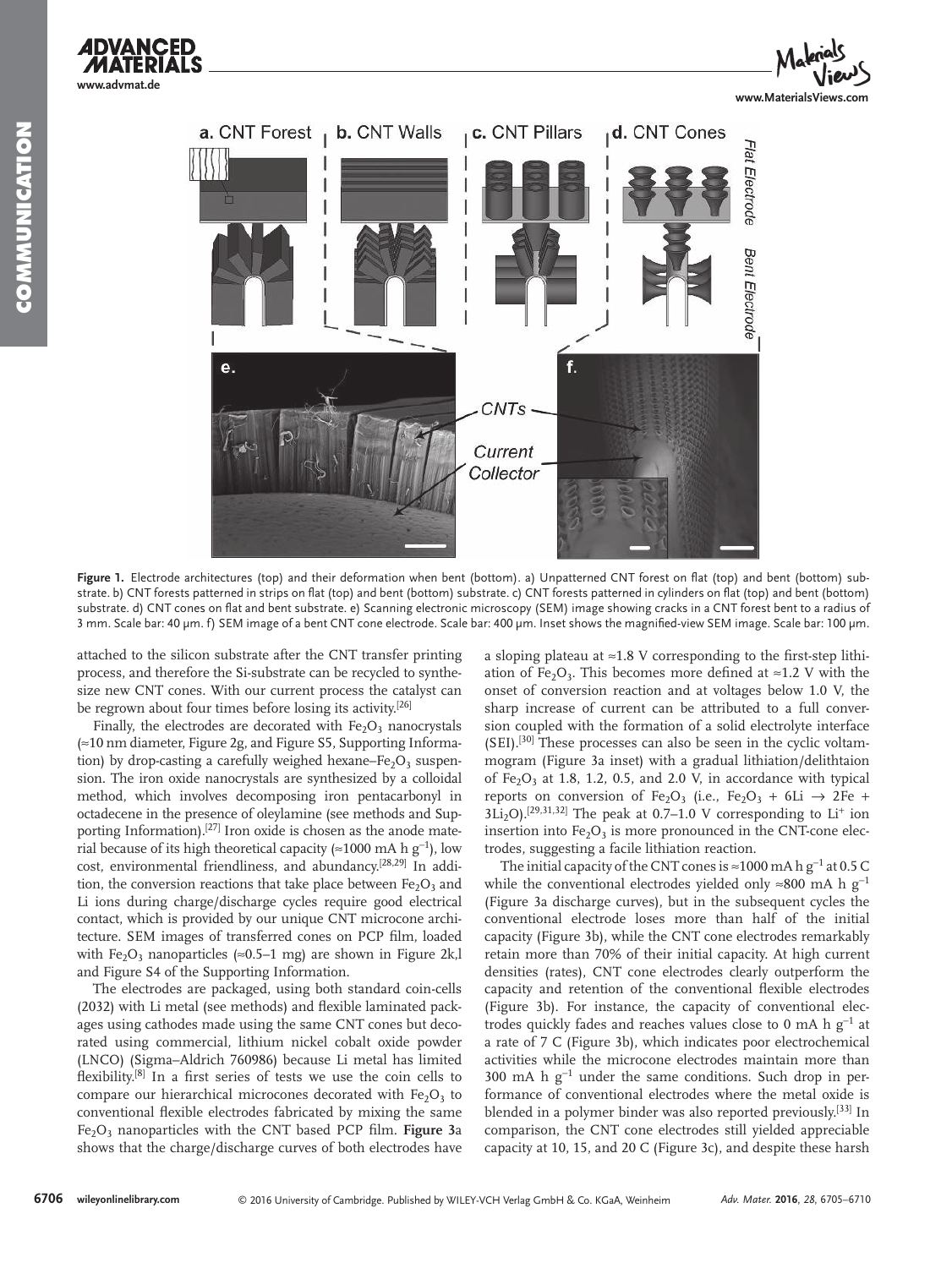

Figure 2. Fabrication process schematics and characterizations. a) Photolithographically patterned Fe catalyst film deposited by e-beam evaporation (inset shows formation of nanostructured Fe islands after hydrogen annealing at 800 °C). b) CNT cylinders grown by CVD. c) Capillary aggregation by acetone vapours. d) Aggregated CNT cones. e) Transfer-printing of CNT cones on the flexible PCP film. f) Transferred CNT cones PCP film. g) Dropcasting of Fe<sub>2</sub>O<sub>3</sub> nanocrystals. h) Close-up view of the Fe<sub>2</sub>O<sub>3</sub> coating. i) Top-view SEM image of flexible CNT–polymer PCP film. Scale bar: 200 nm. j) SEM image of transferred CNT-cone-structure assemblies. Scale bar: 200 µm. k) SEM image of bent electrode coated with Fe $_2$ O $_3$  nanocrystals. Scale bar: 40  $\mu$ m. I) SEM image of the Fe $_2$ O $_3$  nanocrystals coating. Scale bar: 500 nm. The inset shows a transmission electron microscopy (TEM) image of the iron oxide nanocrystals. Scale bar: 20 nm.

high rate tests, the electrodes still exhibited sustained capacities 650–800 mA h  $g^{-1}$  when the rate was reduced to 0.5 C. We initially observed a difference in charge and discharge capacity after reverting from high to low rate, which might be due to the binder free nature of our electrode architecture and the thick deposition of active particles built up of multiple layers. The cone architecture therefore not only imparts excellent flexibility, but also enhances battery performance substantially. Because the cones bring the active material outside of the binder, the electrochemical reactions take place at the surface of the CNT cones. This protects the collector electrode from the deleterious side reactions between active materials (Fe,  $Li<sub>2</sub>O$ , and  $Fe<sub>2</sub>O<sub>3</sub>$ ) and binder molecules, which can lead to large internal resistance. Furthermore, the developed CNT cones are able to accommodate the drastic volume change<sup>[34]</sup> taking place during conversion reactions, and ensure good contact to the active material resulting in the observed higher charge retention, also compared to other recently published CNTs-metal oxide electrodes.<sup>[33,35,36]</sup> Finally, the cone electrodes were cycled 500 times

at 1 C with no appreciable change in the capacity as shown in Figure 3d, and, in Table S1 in the Supporting Information, we further compare the performance of our battery to those based on CNT forests previously reported.

Finally, we have constructed flexible full cells with both CNT cone anodes and cathodes, as depicted in the schematics of **Figure** 4a. The former is coated with  $Fe<sub>2</sub>O<sub>3</sub>$  as discussed above, and the cathode with commercial LNCO powder (see methods). Figure 4b shows the charge/discharge curves from the full cell. The full cells were folded multiple times and then tested in flat state, they operate around  $3.1$  V with a sloping plateau between 4.0–2.0 V and the capacity was stabilized after the second cycle (for LNCO), and delivers a reversible capacity of ≈120 mA h g<sup>-1</sup> at 2 C (Figure 4b). Figure S6 of the Supporting Information shows further cycling data of the battery while it is being bent and released for 15 cycles. These batteries were connected to a white light emitting diode (LED, 3 V) and flexed to radii of about 3 mm while powering the LED as illustrated in Figure 4c. The bending radius is currently limited by the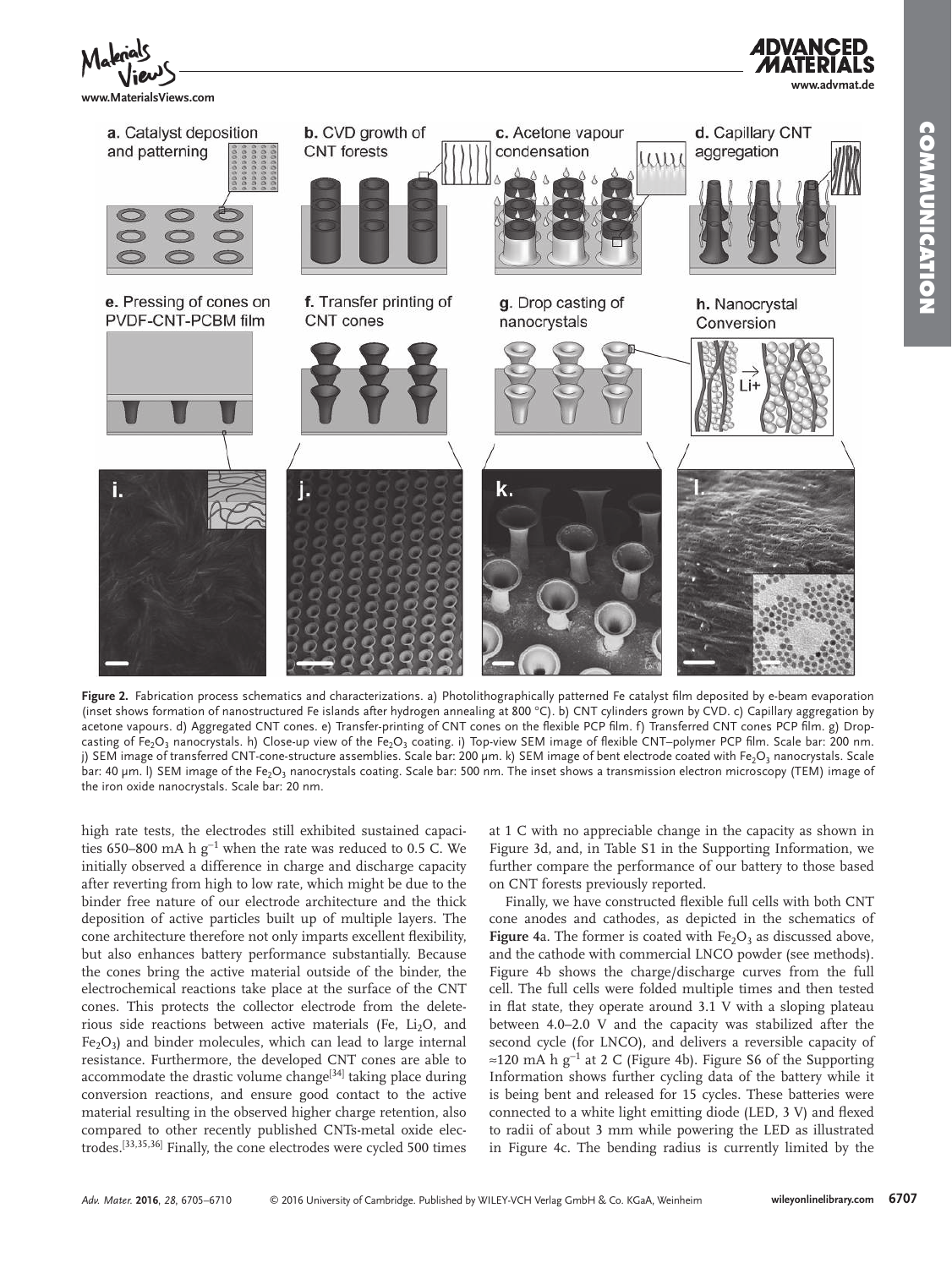

**Figure 3.** Electrochemical performance comparison of CNT cones-Fe<sub>2</sub>O<sub>3</sub> and conventional electrodes with Fe<sub>2</sub>O<sub>3</sub>. a) Discharge cycles, and cyclic voltammetry at 0.5 mV s<sup>-1</sup> (inset). b) Cycling performance of both microcone and conventional flexible electrodes. c) High rate performance of the CNT cone electrodes. d) Extended lifetime testing of the CNT cone electrodes at 1 C rate for 500 cycles.

packaging rather than the electrodes themselves (more information in Supporting Information). Finally, complex electrode architectures are often not able to survive the harsh battery cycling conditions. Therefore, we opened our flexible cells after 1000 cycles, which corresponds to the lifetime of the battery to image the CNT cones. Figure 4e reveals that the overall cone morphology is well maintained, similar to as fabricated CNT cones shown in Figure 4d. We believe this is because the cones are well anchored in the collector electrode, and because capillary aggregated CNT structures are substantially more resilient than as-grown forests.<sup>[21]</sup>

 In conclusion, this paper presents a new electrode architecture, which consists of hierarchical cone shaped CNT structures with a slender trunk embedded in a flexible light weight collector electrode and a wide crown that is loaded with nanocrystals for energy storage. This architecture allows the electrodes to be folded to very small radii without inducing stress in the active material network. These unique electrodes not only alleviate stress, but also bring the active particles outside of the binder, which dramatically enhances the performance of the conversion reactions. This results in batteries that are extremely flexible  $(300 \mu m \text{ radi})$  and at the same time offers excellent rates (as high as 20 A  $g^{-1}$ ), and cyclability (over 500 cycles at 1 C with capacity retention >70%).

#### **Experimental Section**

Lithography: Clean (100) silicon wafers were first dehydrated at 200 °C, and coated with an adhesion promoter (Ti-prime). Then AZ 4533 photoresist was spin coated (3000 rpm, 30 s) and prebaked at 115 °C for 2 min on a hot plate, and exposed. The patterns were developed in diluted AZ 351B (1:4 DI water, 3 min), followed by rinsing in deionized (DI) water and blow-drying.

*CNT Growth*: E-beam evaporation was used to deposit a 10 nm  $Al_2O_3$ and 1 nm Fe catalyst film. The Si-wafers were then diced and the catalyst was patterned by lift-off. Next, CNT forests were grown in cylindrical structures by thermal CVD in a horizontal tube furnace at atmospheric pressure, with flows of 100/400/100 sccm  $C_2H_4/H_2/H$ e, at 800 °C. The CNTs were rapidly cooled in the growth atmosphere before purging the CVD chamber with helium.

*Densification, PCP Film Fabrication, and Transfer Printing*: The cylindrical CNT microstructures were converted into elongated cone-like structures by a capillary forming process, reported previously.<sup>[22]</sup> These CNT microcones were transferred onto the flexible PCP film, which was fabricated as follows: 15 mg of methanofullerene phenyl C61 butyric acid methyl ester (PCBM) was dissolved in 3 mL dimethylformamide (DMF) and ultrasonicated for 1 h. 15 mg double-wall carbon nanotubes (DWCNTs) (Nanocyl NC2000) were added to the PCBM solution and ultrasonicated for 30 min. A solution of poly(vinylidene fluoride) (PVDF) (300 mg in 3 mL DMF) was added as binder to the CNT-PCBM solution and stirred. Finally, the PVDF–CNT–PCBM suspension was ball milled (planetary) in a grinding jar (25 mL) with a single metal ball for 2 h with an interval of 30 s after every 2 min. The ball-milled PCP suspension was drop-cast over a clean soda-lime glass slide. The temperature of the glass substrate was increased to 60  $\degree$ C to dry the film and was then raised to 175  $\degree$ C to soften the PVDF. The densified CNT cones were then transferred on the PCP film by microcontact printing.<sup>[24]</sup>

*Nanocrystal Synthesis and Coating*: Iron oxide (Fe<sub>2</sub>O<sub>3</sub>) nanocrystals were synthesized by a colloidal method, which involved decomposing iron pentacarbonyl (Fe(CO)<sub>5</sub>) (≈1-2 mL) in octadecene (≈20 mL) in the presence of an oleylamine and oleic acid mixture  $( \approx 1.5 \text{ mL})$  as reported previously.<sup>[27]</sup> More synthesis details are provided in the Supporting Information, along with an XRD scan (Figure S5, Supporting Information). Purified iron oxide nanoparticles, suspended in hexane, were drop-cast onto the CNT microstructures at 40 °C. The substrate was left in air for a few minutes to completely evaporate the solvent. The PCP film with CNT microstructures was then peeled-off from the glass substrate. The flexible electrode was tested in half cells with 2032 coin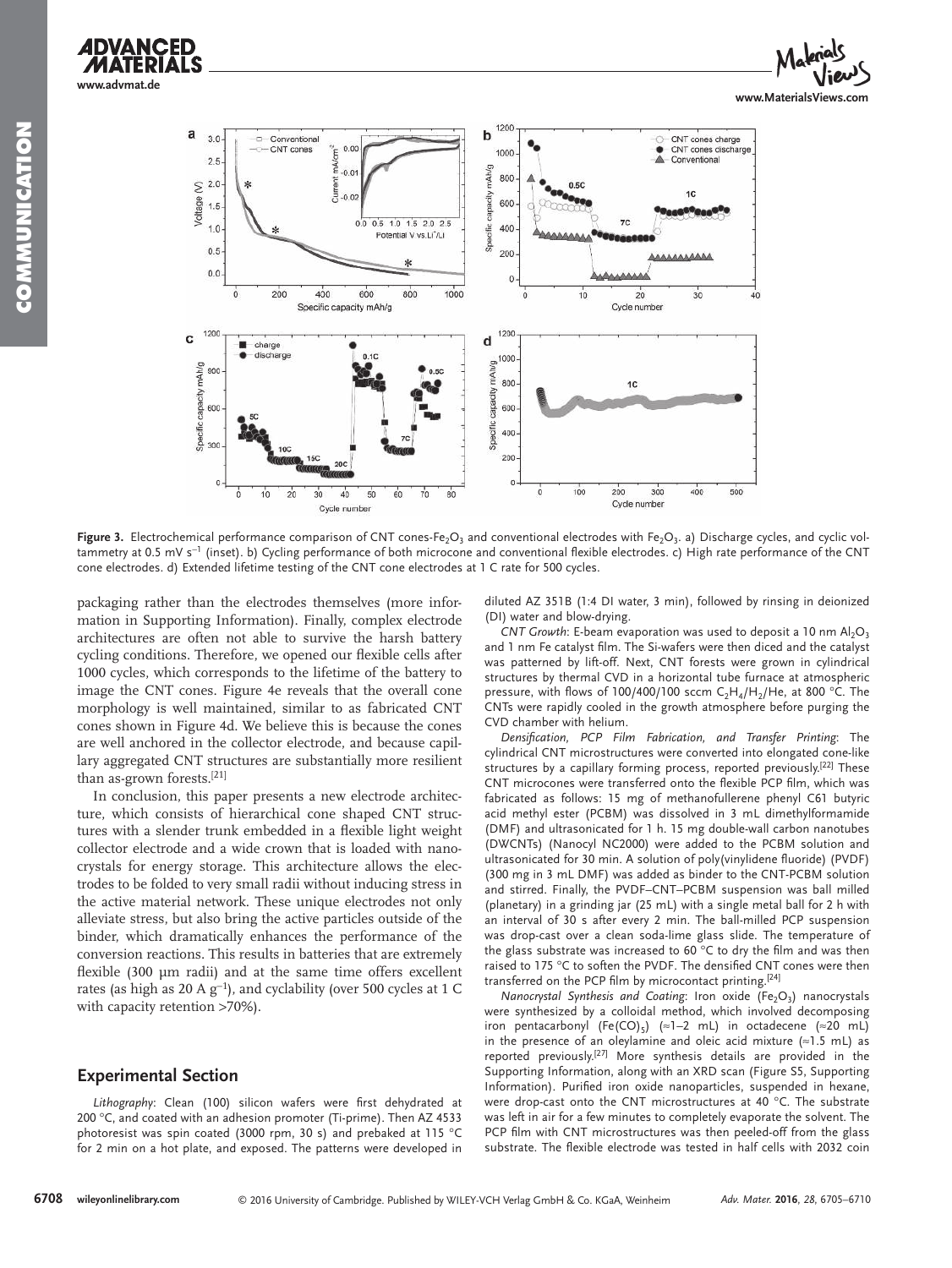**www.advmat.de**

![](_page_4_Figure_1.jpeg)

**www.MaterialsViews.com**

![](_page_4_Figure_3.jpeg)

Figure 4. Full flexible cell fabrication and characterizations. a) Schematic representation of the full cell with a CNT cone anode and cathode. b) Charge/ discharge curves of full cell: iron oxide–CNT cones and LNCO–CNT cones at 2C (first and fifth cycles indicated). c) Flexible CNT cone battery connected to a 3 V white-light LED. d) SEM image of CNT cone, taken at 35° tilt angle, before testing in a full cell. The inset shows 1.2 cm × 1.2 cm area coverage of transferred CNT cones on PCP film. Scale bar: 20 µm. e) SEM image of CNT cone, taken at 40° tilt angle, and picture of the electrode (inset) after 1000 charge/discharge cycles and repeated bending of the electrode. Scale bar: 10 µm.

type casings with pure Li metal as the reference and counter electrodes, and was separated by a layer of polypropylene (PP). 1 м LiPF $_{\rm 6}$  served as the electrolyte. The battery fabrication and equilibration of cells were carried out in an argon (Ar) filled glovebox at room temperature. The full cells were fabricated by drop-casting  $\mathsf{Fe_{2}O_{3}}$  nanoparticles and commercial LNCO powder (from Aldrich 760986, <0.5 µm) on CNT cone electrodes. These were separated by a polypropylene layer or Whatman borosilicate paper soaked with 1 м LiPF $_{\rm 6}$  as electrolyte, and the pack was laminated in an Ar filled glovebox.

Conventional Electrode Fabrication: For comparison, conventional flexible electrodes were fabricated by adding the required amount of Fe $_{2} \mathrm{O}_{3}$ nanoparticles (in hexane or chloroform) to 1–3 mL of presynthesised and ball-milled PCP suspension (DMF). The composite suspension was sonicated and then stirred for 1 h each before drop-casting into film and packaging the battery in the same way as described above.

## **Supporting Information**

 Supporting Information is available from the Wiley Online Library or from the author.

#### **Acknowledgements**

 S.A. and M.D.V. acknowledge the EPSRC First Grant MUSCAN nr EP/L025531/1. M.D.V. and C.G. acknowledge ERC starting grant 337739-HIENA and the Marie Curie CIG Grant 618250-CANA. S.A., D.C., C.G., and M.D.V. acknowledge fruitful discussion and help from S. Engelke.

> Received: February 16, 2016 Revised: March 24, 2016 Published online: May 17, 2016

- [1] T. Someya, *Nat. Mater.* **2010**, 9, 879.
- [2] R. C. Webb, A. P. Bonifas, A. Behnaz, Y. Zhang, K. J. Yu, H. Cheng, M. Shi, Z. Bian, Z. Liu, Y.-S. Kim, W.-H. Yeo, J. S. Park, J. Song, Y. Li, Y. Huang, A. M. Gorbach, J. A. Rogers, *Nat. Mater.* **2013**, 12, 938.
- [3] Y. Zhan, Y. Mei, L. Zheng, J. Mater. Chem. C 2014, 2, 1220.
- [4] J. A. Fan, W.-H. Yeo, Y. Su, Y. Hattori, W. Lee, S.-Y. Jung, Y. Zhang, Z. Liu, H. Cheng, L. Falgout, M. Bajema, T. Coleman, D. Gregoire, R. J. Larsen, Y. Huang, J. A. Rogers, *Nat. Commun.* **2014**, 5, 3266.
- [5] J. A. Rogers, T. Someya, Y. Huang, *Science* **2010**, 327, 1603.
- [6] J. A. Rogers , *Science* **2001** , *291* , 1502 .
- [7] H. Nishide, K. Oyaizu, *Science* **2008**, 319, 737.
- [8] X. Wang, X. Lu, B. Liu, D. Chen, Y. Tong, G. Shen, Adv. Mater. 2014, *26* , 4763 .
- [9] M. S. Jung, J. H. Seo, M.-W. Moon, J. W. Choi, Y. C. Joo, I.-S. Choi, *Adv. Energy Mater.* **2015** , *5* , 1400611 .